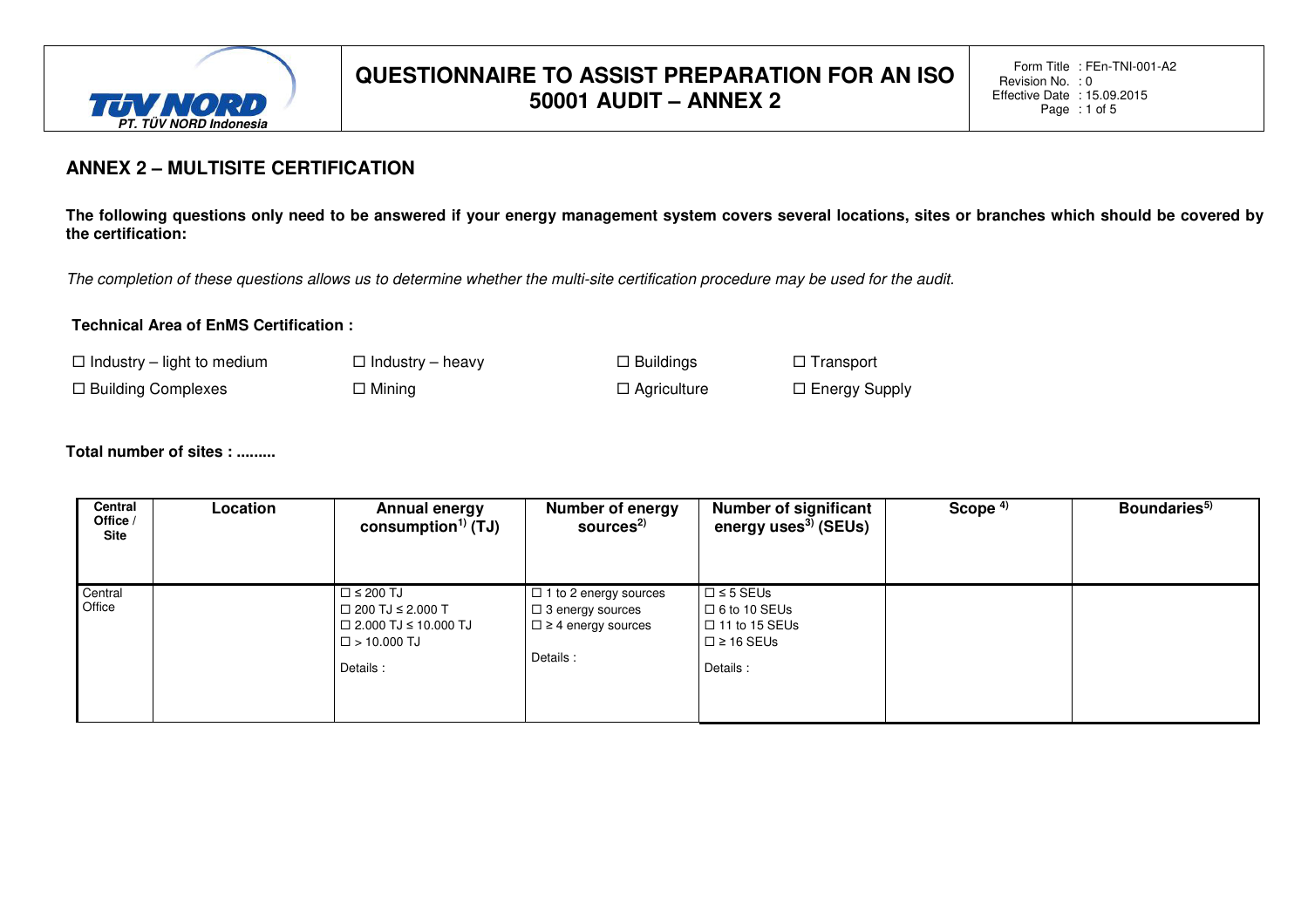

Form Title: FEn-TNI-001-A2 Revision No. :0 Effective Date : 15.09.2015 Page: 2 of 5

| Central<br>Office /<br><b>Site</b> | Location | Annual energy<br>consumption <sup>1)</sup> (TJ)                                                                                  | Number of energy<br>sources $2$                                                                        | <b>Number of significant</b><br>energy uses <sup>3)</sup> (SEUs)                                          | Scope <sup>4)</sup> | Boundaries <sup>5)</sup> |  |
|------------------------------------|----------|----------------------------------------------------------------------------------------------------------------------------------|--------------------------------------------------------------------------------------------------------|-----------------------------------------------------------------------------------------------------------|---------------------|--------------------------|--|
| Site 1                             |          | $\square$ $\leq$ 200 TJ<br>$\Box$ 200 TJ $\leq$ 2.000 T<br>$\Box$ 2.000 TJ $\leq$ 10.000 TJ<br>$\square$ > 10.000 TJ<br>Details: | $\Box$ 1 to 2 energy sources<br>$\Box$ 3 energy sources<br>$\square$ ≥ 4 energy sources<br>Details:    | $\square \leq 5$ SEUs<br>$\Box$ 6 to 10 SEUs<br>$\Box$ 11 to 15 SEUs<br>$\square \ge 16$ SEUs<br>Details: |                     |                          |  |
| Site 2                             |          | $\square$ $\leq$ 200 TJ<br>$\Box$ 200 TJ $\leq$ 2.000 T<br>$\Box$ 2.000 TJ $\leq$ 10.000 TJ<br>$\square$ > 10.000 TJ<br>Details: | $\Box$ 1 to 2 energy sources<br>$\square$ 3 energy sources<br>$\square$ ≥ 4 energy sources<br>Details: | $\square$ ≤ 5 SEUs<br>$\square$ 6 to 10 SEUs<br>$\Box$ 11 to 15 SEUs<br>$\square \ge 16$ SEUs<br>Details: |                     |                          |  |
| Site 3                             |          | $\square$ ≤ 200 TJ<br>$\Box$ 200 TJ $\leq$ 2.000 T<br>$\Box$ 2.000 TJ $\leq$ 10.000 TJ<br>$\square$ > 10.000 TJ<br>Details:      | $\Box$ 1 to 2 energy sources<br>$\square$ 3 energy sources<br>$\square$ ≥ 4 energy sources<br>Details: | $\square$ ≤ 5 SEUs<br>$\square$ 6 to 10 SEUs<br>$\Box$ 11 to 15 SEUs<br>$\square \ge 16$ SEUs<br>Details: |                     |                          |  |
| Site 4                             |          | $\square$ ≤ 200 TJ<br>$\Box$ 200 TJ $\leq$ 2.000 T<br>$\Box$ 2.000 TJ $\leq$ 10.000 TJ<br>$\square$ > 10.000 TJ<br>Details:      | $\Box$ 1 to 2 energy sources<br>$\square$ 3 energy sources<br>$\square$ ≥ 4 energy sources<br>Details: | $\square \leq 5$ SEUs<br>$\Box$ 6 to 10 SEUs<br>$\Box$ 11 to 15 SEUs<br>$\square \ge 16$ SEUs<br>Details: |                     |                          |  |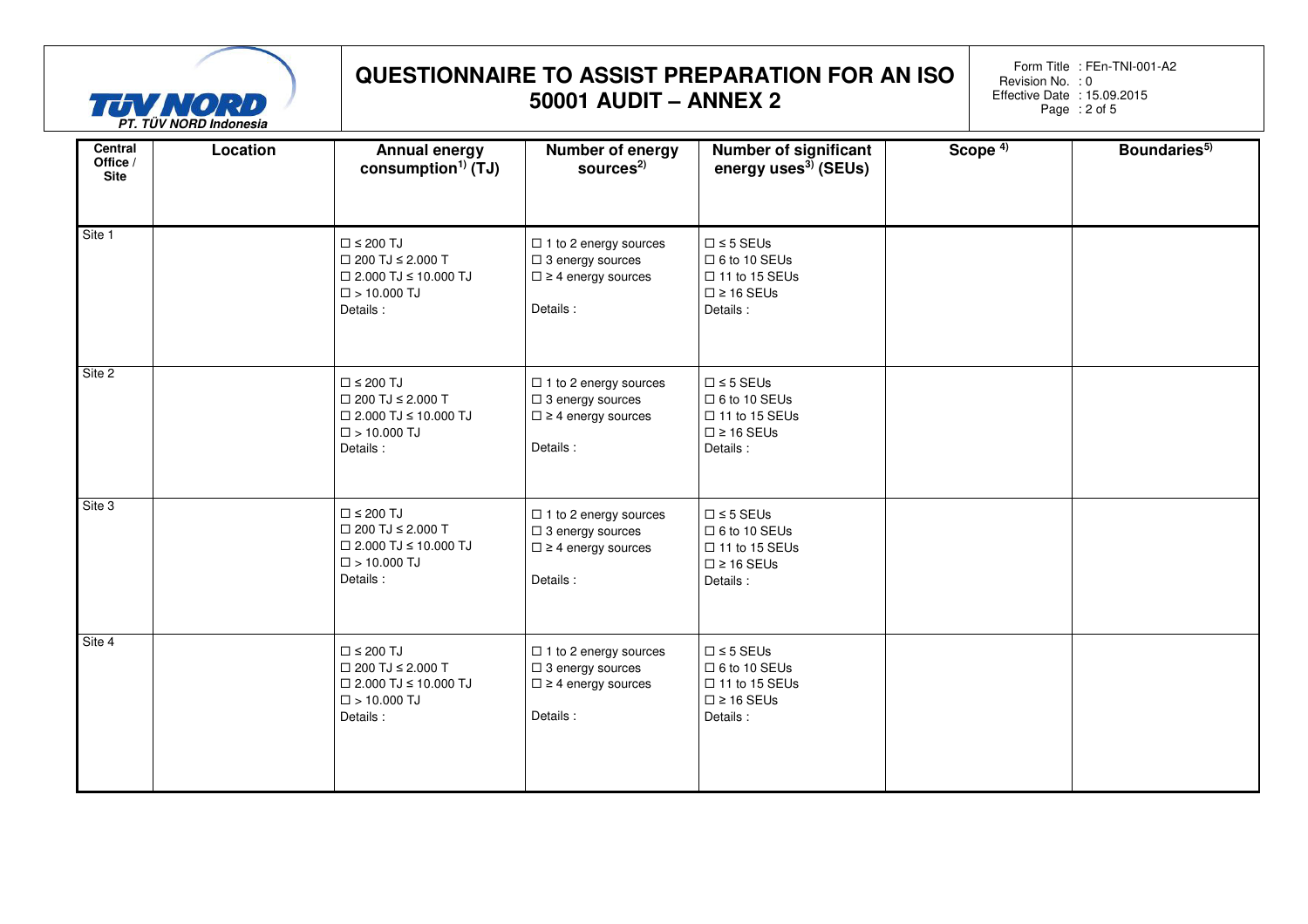

Form Title: FEn-TNI-001-A2 Revision No. :0 Effective Date : 15.09.2015 Page: 3 of 5

| Central<br>Office /<br>Site | Location | <b>Annual energy</b><br>consumption <sup>1)</sup> (TJ)                                                                      | <b>Number of energy</b><br>sources <sup>2)</sup>                                                    | <b>Number of significant</b><br>energy uses <sup>3)</sup> (SEUs)                                         | Scope $4$ | Boundaries <sup>5)</sup> |
|-----------------------------|----------|-----------------------------------------------------------------------------------------------------------------------------|-----------------------------------------------------------------------------------------------------|----------------------------------------------------------------------------------------------------------|-----------|--------------------------|
| Site 5                      |          | $\square$ $\leq$ 200 TJ<br>$\Box$ 200 TJ $\leq$ 2.000 T<br>$\Box$ 2.000 TJ ≤ 10.000 TJ<br>$\square$ > 10.000 TJ<br>Details: | $\Box$ 1 to 2 energy sources<br>$\Box$ 3 energy sources<br>$\square$ ≥ 4 energy sources<br>Details: | $\Box$ $\leq$ 5 SEUs<br>$\Box$ 6 to 10 SEUs<br>$\Box$ 11 to 15 SEUs<br>$\square \ge 16$ SEUs<br>Details: |           |                          |
| Site 6                      |          | $\square$ $\leq$ 200 TJ<br>$\Box$ 200 TJ $\leq$ 2.000 T<br>$\Box$ 2.000 TJ ≤ 10.000 TJ<br>$\square$ > 10.000 TJ<br>Details: | $\Box$ 1 to 2 energy sources<br>$\Box$ 3 energy sources<br>$\square$ ≥ 4 energy sources<br>Details: | $\square$ ≤ 5 SEUs<br>$\Box$ 6 to 10 SEUs<br>$\Box$ 11 to 15 SEUs<br>$\square \ge 16$ SEUs<br>Details:   |           |                          |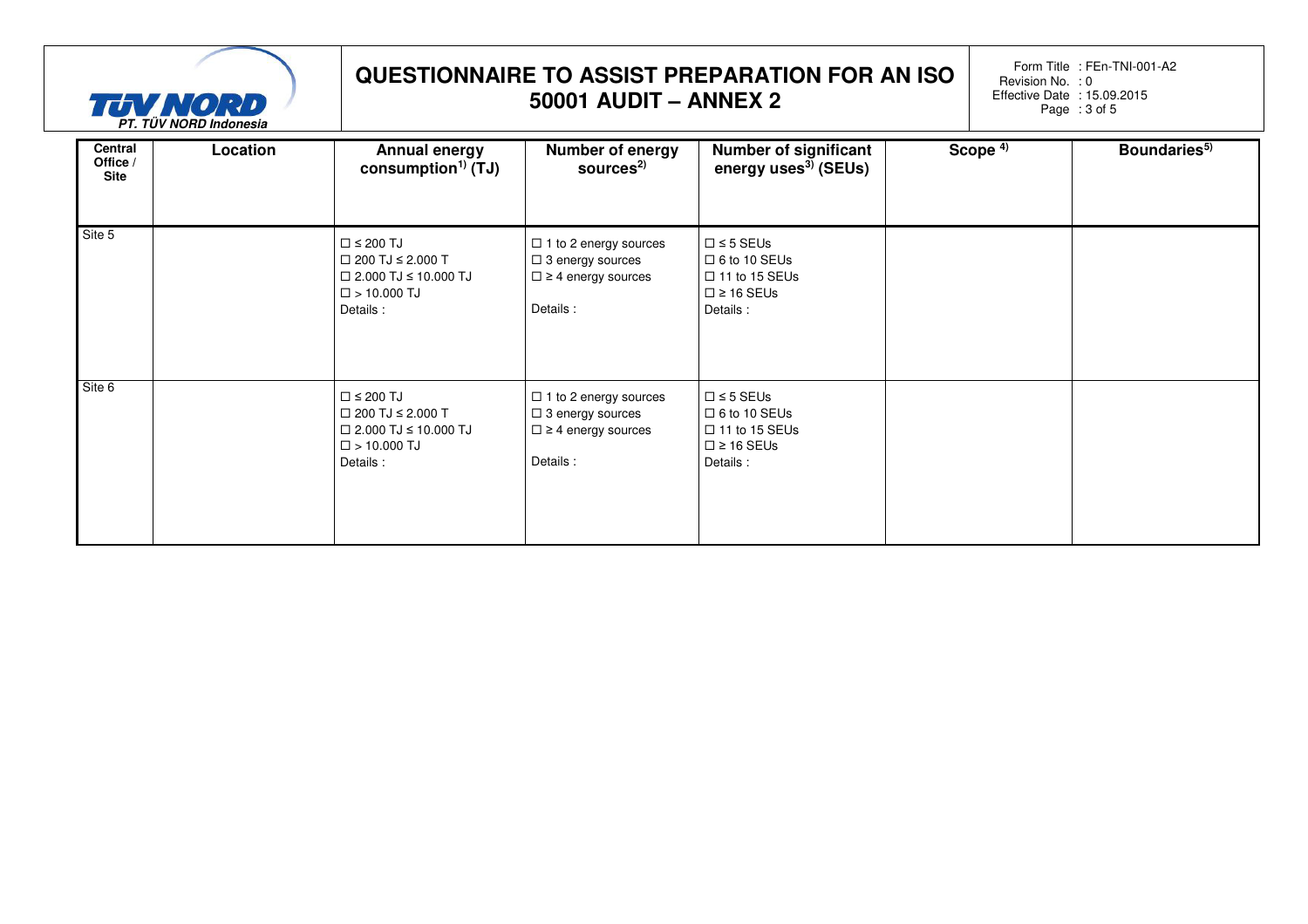

Form Title: FEn-TNI-001-A2 Revision No. :0 Effective Date : 15.09.2015 Page: 4 of 5

yes | | no | | | partially

 $yes$  | | no | | | partially

 $yes$  | | no | | | partially

 $yes$  | | no | | partially

 $yes$  | | no | | | partially

yes no Partially

- Shall all locations / sites/ branches listed above be included in the certification?
- Do all locations / sites/ branches use identical or comparable processes related to significant energy uses and energy cosumption?
- Do all locations / sites/ branches use the same or comparable energy performance?
- Have all locations / sites/ branches been subject to a complete internal audit, and are the results of these audits available?
- Is there a common management review for all locations / sites/ branches?
- Does all management personnel involved in the energy management system have identical access and authority at all locations / sites/ branches?